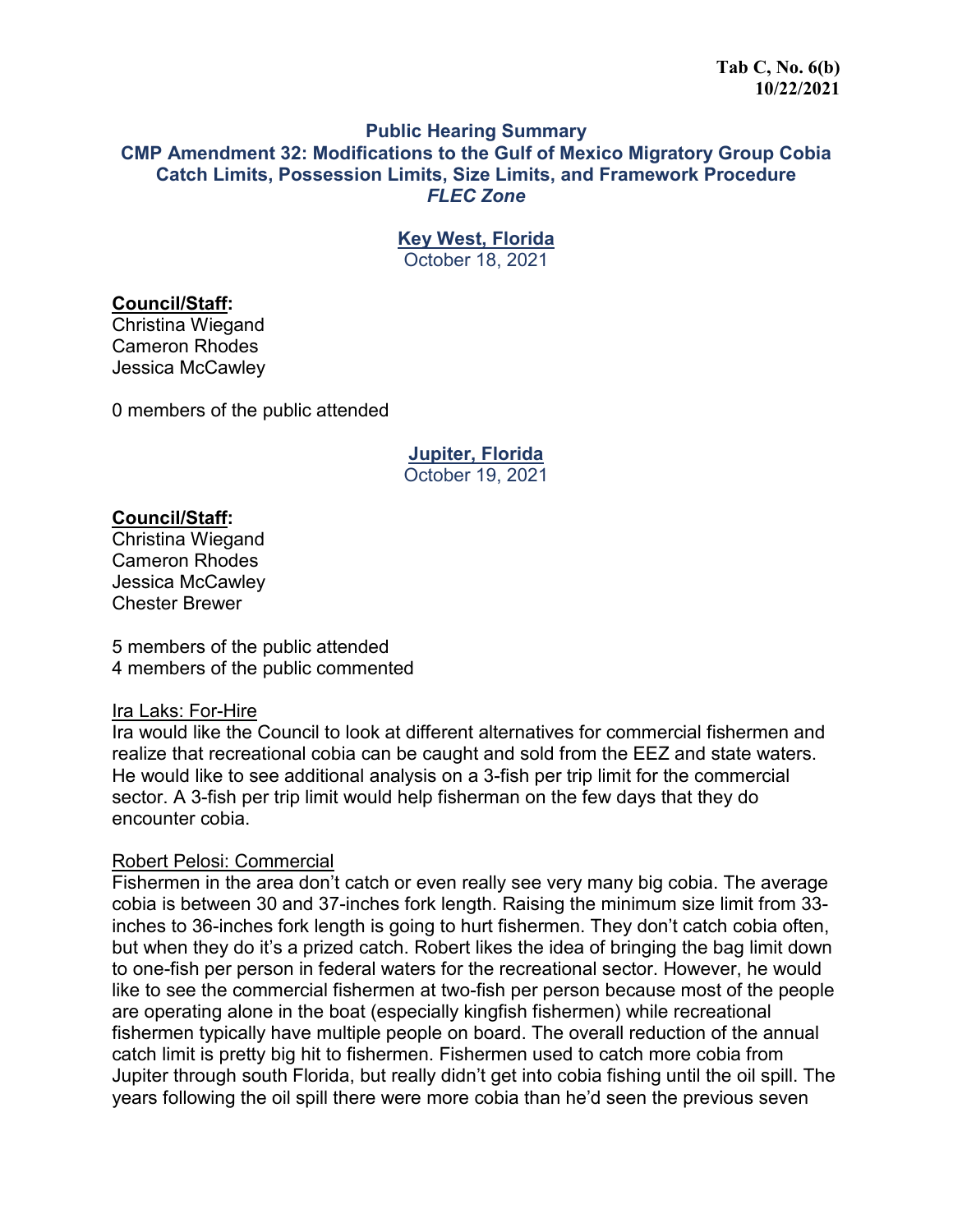years. The number of cobia has tapered off some, but they still see a pretty good number, especially following stingrays.

### Zack Wilson: Charter

Zack would like the Council to take a look at and consider how shark depredation affects the cobia population. Sharks have gotten worse in recent years, and fishermen target cobia around sharks. If you hook ten fish, you lose nine to sharks. This shouldn't be considered a natural cause of death because that fish is hooked. Those numbers need to be accounted for when looking at the cobia population.

### Chip Garber

As soon as anything is wrong with the cobia, the sharks will be all over the area. Used to see cobia swimming with a single bull shark and were able to get one or two easily, now it is packs of sharks that pounce on cobia.

# **Cocoa Beach, Florida**

October 20, 2021

# **Council/Staff:**

Christina Wiegand Cameron Rhodes Jessica McCawley Chester Brewer

2 members of the public attended 2 members of the public commented

### Barrett Colby: Commercial

Barrett is not happy with the estimates of recreational catch through the MRIP program. He doesn't want to see fish taken away from commercial fishermen who are just seafood harvesters providing fish for the public. Because of MRIP showing changes in recreational landings, he's concerned the Council is going to take fish away from the commercial sector and thus from the non-fishing public. He doesn't commercially fish for cobia but is happy with what is proposed in the amendment and thinks the fish will have a better chance of recovering.

# Brian Lind: Recreational

Brian agrees on how the information is being gathered for both sectors and understands it's the best information available. He doesn't catch a lot of cobias but every now and then they show up, based on the season. He agrees with the regulations.